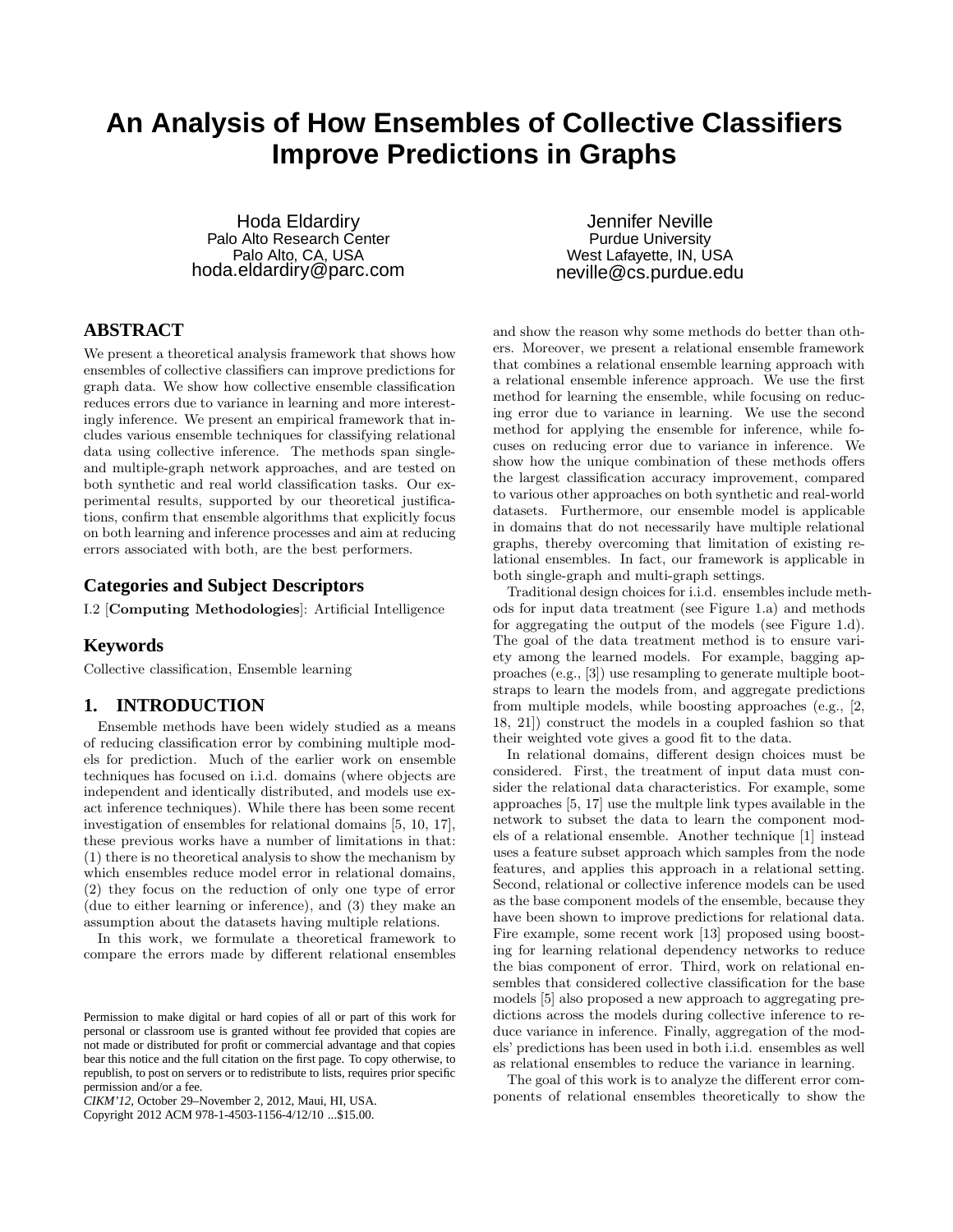

Figure 1: Ensemble classification design dimensions.

mechanisms by which different approaches reduce classification error. In i.i.d. domains, ensemble learning methods have been shown to reduce classification error by reducing variance (e.g., bagging [3]) or reducing bias (e.g., boosting [21]). However, since previous analysis has focused on i.i.d. data, the models are assumed to use exact inference techniques that have no associated error—thus the only error is attributed to the learning process. On the other hand, collective inference models applied to relational data have been shown to have additional sources of error due to the inference process [14]. We use a bias/variance decomposition for our analysis, and extend it for the ensemble setting, to consider not just a single model, but an ensemble of collective inference models. Specifically, we reason about two classes of ensemble models: (1) a relational ensemble model that runs the base classifiers independently for inference and aggregates the final predictions, and (2) an across-model approach, which runs the component models simultaneously for collective inference and aggregates intermediate predictions across the models during inference. Throughout this paper, we refer to the first model as the relational ensemble model, and we refer to the second model as the interleaved model. The goal of our theoretical analysis is to decompose the errors associated with each ensemble and show how the different ensemble approaches can reduce the error of a single model. Specifically, we show that an interleaved ensemble produces the greatest error reduction due to its ability to reduce learning and inference error without an increase in bias. To our knowledge, this is the first analytical investigation of error for relational ensembles.

Based on our analysis, we note that aggregating the base models' predictions at the end of inference reduces error due to variance in learning, while interleaving the models' predictions during collective inference reduces error due to inference. We also note that the aggregation process reduces the variance in learning in proportion to the amount of true variance approximated by the learned models. This has led us to consider learning the ensemble in a way that can better approximate the true variance in relational data, to maximize the reduction in learning variance, and combine this technique with the inference interleaving proposed earlier to additionally reduce inference variance. Specifically, we use a relational resampling approach to capture the increased variance in relational data, allowing the ensembles to reduce more of the variance due to learning. We combine it with interleaved inference, which allows the ensembles to reduce more of the variance due to inference. In contrast to our proposed ensemble method, previous methods have focused on reducing errors due to variance in learning [17],

or due to variance in inference [5], but not both simultaneously. Furthermore, this combination allows our ensemble approach to be applicable for all kind of graphs regardless of the amount of infromation available. Our model is applicable to networks with single or multiple link types. Since we now propose to learn the ensembles from bootstrap samples from a single training graph, while the interleaved method was proposed to learn the models from different link graphs. We empirically compare our proposed ensemble approach to several baselines using synthetic and real-world classification tasks and demonstrate its superior performance.

The main contributions of this work are:

- Formalization of an error analysis framework for relational ensemble models.
- Theoretical analysis to show the error reduction offered by alternative relational ensembles.
- A novel ensemble method for relational domains that can reduce both learning and inference errors, which is applicable for both networks with only a single relation as well as networks with multiple relations.
- Empirical evaluation on real and synthetic data, which shows significant performance gains for our proposed method compared to alternative ensembles.

# **2. PROBLEM DEFINITION**

#### *Collective classification.*

We describe the general relational learning and collective classification problem as follows. Given a fully-labeled training set composed of a graph  $G_{tr} = (V_{tr}, E_{tr})$  with nodes  $V_{tr}$ and edges  $E_{tr}$ , observed features  $X_{tr}$ , and observed class labels  $Y_{tr}$ , a model f defining a joint probability distribution over the labels of  $V_{tr}$ , conditioned on the observed attributes and graph structure in  $G_{tr}$  is learned. Given a partially-labelled test set composed of a graph  $G_{te}$  =  $(V_{te}, E_{te})$  with nodes  $V_{te}$  and edges  $E_{te}$ , observed features  $X_{te}$ , and partially-observed class labels  $Y_{te} \subset Y_{te}$ , the model  $f$  is applied for collective inference to output a set of marginal probability distributions  $P$  (i.e., predictions) for each unlabeled node in  $V_{te}$ . We assume the  $G_{tr}$  used for learning is different from the  $G_{te}$  used for collective inference.

## *Relational ensembles.*

We describe the general relational ensemble classification problem as follows. The input consists of a fully-labeled training set graph  $G_{tr} = (V_{tr}, E_{tr})$  with nodes  $V_{tr}$  and edges  $E_{tr}$ , observed features  $X_{tr}$ , and observed class labels  $Y_{tr}$ . From the input  $G_{tr}$ , the algorithm generates a set of m sample graphs  ${G_{tr_1},...G_{tr_m}}$ , which we refer to as pseudosamples. Then, using a relational learner, a set of models  $F = \{f_1, . . f_m\}$  is learned from  $\{G_{tr_1}, . . G_{tr_m}\}\$ , one model from each pseudosample graph. During prediction, each model  $f_i \in F$  is applied for collective inference to  $G_{te}$  to output a set of marginal probability distributions  $P_i$  (i.e., predictions) for each unlabeled node in  $V_{te}$ . Finally, the predictions  $P_1, ..., P_m$  from the m models are aggregated and the final predictions  $P$  are generated for nodes in  $G_{te}$ .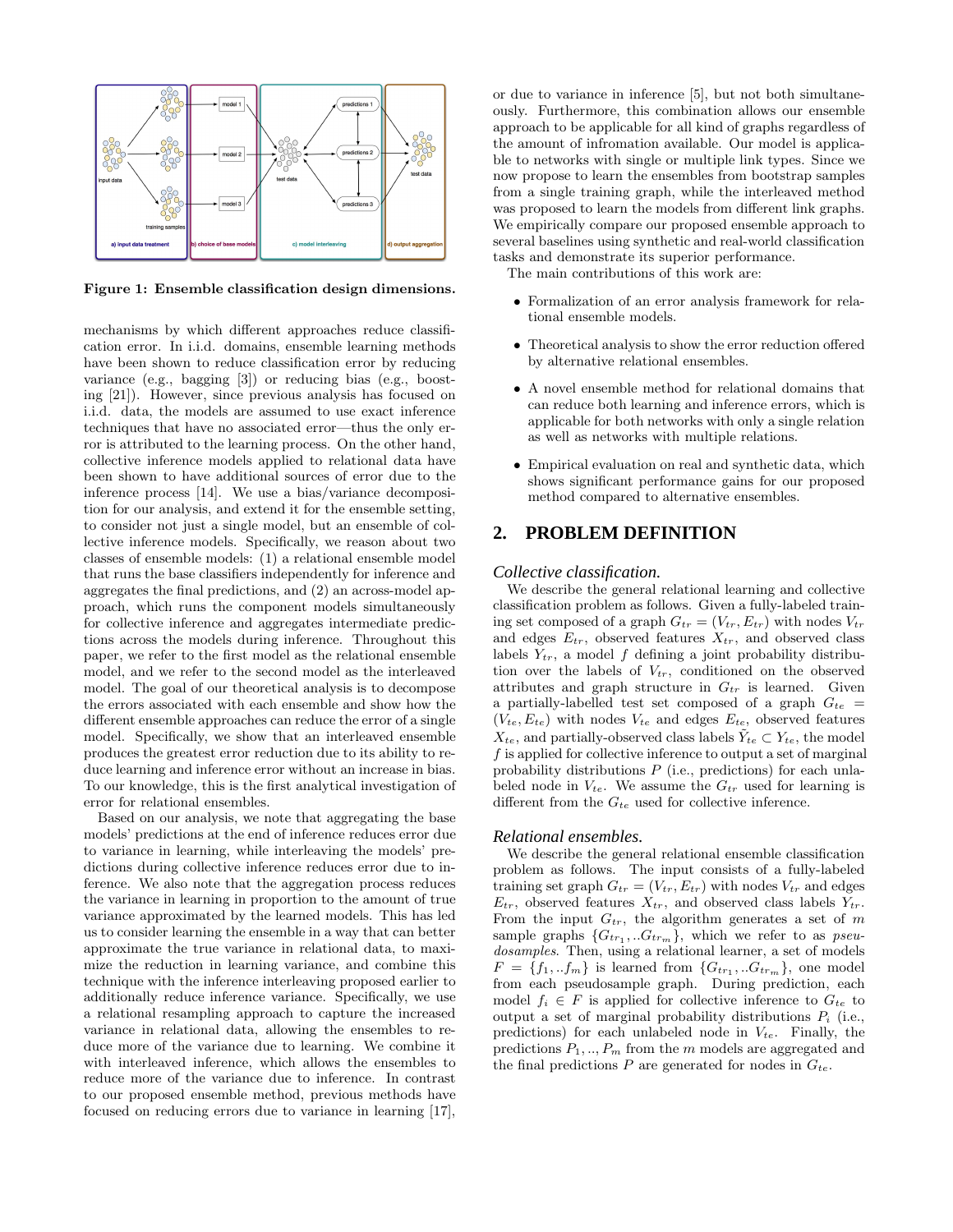# **3. THEORETICAL ANALYSIS**

In this section we use bias/variance analysis to explore the differences between single collective models and the various relational ensembles. Specifically, we focus on squared loss as a measure of classification performance and show the error reduction offered by the different types of ensembles. The analytical results shows how the simple relational ensemble improves performance over the single collective classifier, as well as how the interleaved ensemble improves performance over the simple relational ensemble. To the best of our knowledge, this is the first analytical exploration of classification error for relational ensembles.

## **3.1 Framework**

We formalize the collective classification task in order to describe the setting we use for this analysis. Let  $\mathcal D$  be a population of attributed graphs  $G$ . Each sample  $D :=$  $[G=(V, E), X_V, Y_V]$  is drawn from  $D$ , where V is the set of instances in D, E is the set of links, and  $|V| = g$ .

Let  $f := P(\mathbf{Y}_q | \mathbf{X}_q, G)$  represent a model of the joint distribution over class labels  $Y$  of instances in a graph  $G$ , given attributes of the instances **X**. Let  $D_L \in \mathcal{D}$  be a training graph. Let  $D_I \in \mathcal{D}$  be a partially labeled test graph where  $\mathcal{T} \in V_I$  is the set of labeled instances in  $G_I$ . Let  $\mathbf{Y}_{\mathcal{T}}$  be the set of known labels available to the inference process. For this analysis, we assume that  $D<sub>L</sub>$  and  $D<sub>I</sub>$  are drawn independently from  $D$  and that  $D_I \neq D_L$ .

The goal is to learn  $f$  from the training set  $D<sub>L</sub>$  and apply it to the test set  $D_I$  to collectively predict class labels for each unlabeled instance  $i \in V_{I/\mathcal{T}}$ :

$$
y_f^i := f(i, D_I, \mathcal{T}) = P(Y^i = t^i | \mathbf{Y}_{\mathcal{T}}, \mathbf{X}, G_I)
$$
 (1)

Since relational models that use collective inference have an additional source of error due to the inference process, we need to isolate the errors due to learning from the errors due to inference. To achieve this, we also consider the performance of an exact inference model, which does not use collective inference and simply makes a prediction for  $i$  conditioned on the set of Bayes-optimal values for all instances except *i*. Below, we use  $\mathbf{Y}_{V_{I/i}}$  to refer to the Bayes-optimal prediction for all instances in the dataset  $D_I$  except i.

#### *3.1.1 Model definitions*

We consider four models in our analysis: a single collective inference model  $(f_s)$ , a simple relational ensemble model  $(f_e)$ , an interleaved collective inference model  $(f_c)$ , and the "true" model  $(f_*)$ . We define each of these models below.

True model: We define  $f_*$  as the "true" model for the population  $D$ , where  $P_*$  is the "true" joint distribution, which can be estimated as the expected model  $f_s$  that will be learned over samples drawn from the population  $\mathcal{D}$ :

$$
f_* = P_*(\mathbf{Y}_g | \mathbf{X}_g, G) = E[f_s] = \sum_{D_L \in \mathcal{D}} f_s * p(D_L) \tag{2}
$$

**Single model:** Let  $f_s$  be a single collective inference model learned from a sample  $D_L \in \mathcal{D}$ , which estimates  $P_s$ . The model  $f_s$  is then used to make predictions for each unlabeled instance i in a partially labeled dataset  $\langle D_I, \mathcal{T} \rangle$ :

$$
y_{fs}^{i} := f_s(i, D_I, \mathcal{T})
$$
  
=  $P_s(Y^i = t^i | \mathbf{Y}_{\mathcal{T}}, \mathbf{X}, G_I)$  (3)

Simple relational ensemble model (RE): Let  $F = \{f_{s_1},...,f_{s_m}\}\$ be a set of m collective inference models learned from  $\{D_{L_1},...,D_{L_m}\}\$  generated from  $D_L$ . Each  $f_s$  gives a different estimate of the true joint distribution  $P_*$ . For a description of how  $\{D_{L_1},..., D_{L_m}\}\$ are generated from a single given  $D<sub>L</sub>$ , please see section 3.2.4.

Let  $f_e$  be a simple relational ensemble model that aggregates predictions from  $F = \{f_{s_1},...,f_{s_m}\}\$ , where each  $f_s \in F$  runs n Gibbs iterations independently for inference. A prediction  $y_{f_e}^i$  for an instance i is then calculated by averaging the final predictions for  $i$  from all  $m$  models  $F = \{f_{s_1},..., f_{s_m}\}.$  Each base model makes its predictions as described for the single model above.

$$
y_{fe}^{i} := \frac{1}{m} \sum_{k=1}^{m} f_{k}(i, D_{I}, \mathcal{T})
$$
  
= 
$$
\frac{1}{m} \sum_{k=1}^{m} P_{k}(Y^{i} = t^{i} | \mathbf{Y}_{\mathcal{T}}, \mathbf{X}, G_{I})
$$
(4)

Interleaved ensemble model (CEC): As described above, let  $F = \{f_{s_1},...,f_{s_m}\}\$ be a set of m collective inference models learned from  $\{D_{L_1},..., D_{L_m}\}$  generated from  $D_L$ . Then let  $f_c$  be an interleaved model that aggregates predictions from the m collective inference base models in F, at each Gibbs iteration  $j \in \{1..n\}$ . At each iteration  $j$ , predictions made by all the base models are aggregated and used to make a prediction for each model  $k \in \{1..m\}$ . These predictions are for  $V_{I/\mathcal{T}}$ . For the instances in  $\mathcal{T}$ , we use the true labels. The final prediction for an instance  $i$  is estimated from the average of the component models' predictions at the last inference iteration  $n$ . This defines the interleaved model  $f_c = f_{k,n}$ .

$$
\tilde{y}_{k,j}^{i} = \frac{1}{m} \sum_{k'=1}^{m} f_{k',j}(i, D_I, \mathcal{T})
$$
\n
$$
= \frac{1}{m} \sum_{k'=1}^{m} P_{k'}(Y^{i} = t^{i} | \mathbf{Y}_{\mathcal{T}}, \hat{Y}_{V_{I/\{\mathcal{T}+i\}},j}, \mathbf{X}, G_I)
$$
\n
$$
y_{fc}^{i} = \tilde{y}_{k,n}^{i}
$$
\n(5)

#### *3.1.2 Error decomposition*

We decompose error of collective classification models into bias, variance and noise components based on the work of Neville and Jensen [14]. Here we consider squared loss as a measure of classification performance. The loss L for model  $f$  on instance  $i$  is defined as the expected squared loss for prediction  $y_f^i$  given *i*'s true label of  $t^i$ :

Loss: 
$$
L_f^i = E\left[ (t^i - y_f^i)^2 \right] \tag{6}
$$

Here  $E$  refers to the total expectation, which is taken over training sets  $(D \in \mathcal{D})$  used to learn the model f and subsets of true labels  $\mathcal T$  available for inference. For ease of reading, when it is clear from context, we drop the superscript  $i$  and the subscript  $f$ .

Note that in conventional settings, the expectation  $E$  would refer to aspects of learning and represent the effect of training sets on models/predictions. However, in collective inference settings the relational inference process introduces another source of error [14]. Thus, to reason about the performance of different relational ensembles, we need to make a distinction between the expectation over learning and the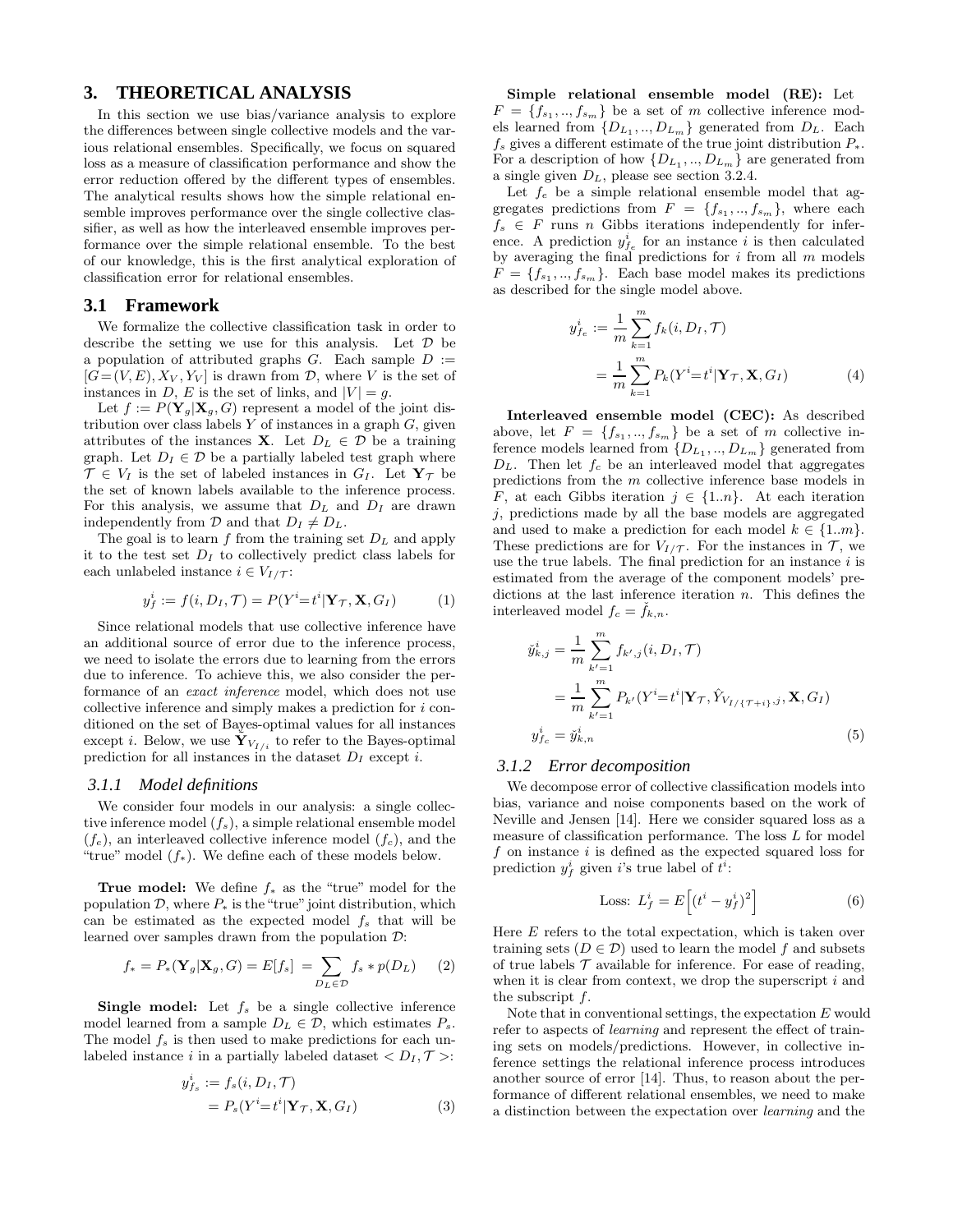expectation over inference and the expectation over both. We define these expectations below.

To analyze performance differences, loss can be decomposed into bias, variance, and noise components, and compared across models. For squared loss, the decomposition is additive:  $L = V + B + N$ . We show the decomposition and define each component below.

$$
E[L] \n= E[(t - y)^2] \n= E[t^2 - 2ty + y^2] \n= E[y^2] - 2E[t]E[y] + E[t^2] \n= E[y^2] - 2E[t]E[y] + E[t^2] + E[y]^2 - E[y]^2 \n= V + E[y]^2 - 2E[t]E[y] + E[t^2] \n= V + E[y]^2 - 2E[t]E[y] + E[t^2] + E[t]^2 - E[t]^2 \n= V + (E[t] - E[y])^2 - E[t]^2 + E[t^2] \n= V + B + E[t^2] - E[t]^2 \n= V + B + N
$$

**Variance:** Here variance,  $V = E[(E[y] - y)^2]$ , is the average loss incurred by all predictions  $y$ , relative to the mean prediction  $E[y]$ .

**Bias:** Here bias,  $B = (E[t] - E[y])^2$ , is the loss incurred by the mean prediction, relative to the Bayes-optimal value for instance *i*:  $E[t]$  (the expected value of the true label).

**Noise:** Here noise,  $N = E[(t - E[t])^2]$ , is the loss incurred due to noise in the labels of the data, which is independent of the learning algorithm.

#### *3.1.3 Expectations*

We define the three types of expectations that will be used in the proofs—expectations over learning, inference, and both. Note that these expectations are defined for the predictions that will be made by the single model  $f_s$  for a test data set  $D_I$ .

Expected learning prediction: This is the expectation over *learning*, where the prediction for an instance  $i$  is estimated using exact inference based on the set of Bayesoptimal predictions for the rest of the graph,  $\tilde{\mathbf{Y}}_{V_{I/i}}$ :

$$
E_L[y^i_{fs}|D_I] = \sum_{D_L \in \mathcal{D}} P_s(Y^i = t_i | \tilde{\mathbf{Y}}_{V_{I/i}}, \mathbf{X}, G_I) * p(D_L)
$$

$$
= P_*(Y^i = t_i | \tilde{\mathbf{Y}}_{V_{I/i}}, \mathbf{X}, G_I)
$$
(7)

Expected inference prediction: This is the expectation over *inference*, where the prediction for an instance  $i$  is estimated using the model  $f_s^{D_L}$  learned from a single training set  $D_L$ :

$$
E_I[y^i_{fs}|D_I, f_s^{D_L}] = \sum_{\mathcal{T}} P_s(Y^i = t_i | \mathbf{Y}_{\mathcal{T}}, \mathbf{X}, G_I) * p(\mathbf{Y}_{\mathcal{T}})
$$

$$
= P_s(Y^i = t_i | \mathbf{X}, G_I)
$$
(8)

Expected total prediction: This is the total expectation over learning and inference, where the prediction for an instance i reflects the prediction that would be made from

the true distribution:

$$
E_T[y^i_{fs}|D_I] = E_{LI}[y^i_{fs}|D_I]
$$
  
=  $\sum_{\mathcal{T}} p(\mathbf{Y}_{\mathcal{T}}) \sum_{D_L \in \mathcal{D}} P_s(Y^i = t_i | \mathbf{Y}_{\mathcal{T}}, \mathbf{X}, G_I) * p(D_L)$   
=  $P_*(Y^i = t_i | \mathbf{X}, G_I)$  (9)

# **3.2 Analysis**

Given the framework described above, we compare the performance of the ensemble models to the single model and show how the ensembles reduce total loss. Specifically, we decompose the error of the single collective inference model  $f_s$ , the simple relational ensemble model  $f_e$ , and the interleaved ensemble model  $f_c$ . Our analysis shows that the interleaved ensemble results in the greatest reduction in error, through its reduction of both learning and inference variance.

We refer to  $y_s$  as an arbitrary prediction from a single collective inference model  $f_s$ ,  $y_e$  as an arbitrary prediction from a simple relational ensemble  $f_e$ , and  $y_c$  as an arbitrary prediction from an interleaved ensemble model  $f_e$ . The proofs below make use of the following assumptions.

Noise equivalence: We note that the noise component of error is dependent upon the data set, and is independent of the classification algorithm. Therefore:

$$
N_s = N_e = N_c \tag{10}
$$

Dataset independence: The data graph samples  ${D_{L_s}}_{s=1..m}$  used for learning the m models and  $D_I$  used for inference are drawn independently from the population of graphs D. When the datasets are independent, the total expectation can be computed from the learning and inference expectations as follows:

$$
E_T[.] = E_I[E_L[.]] \tag{11}
$$

Predictions from simple relational ensemble: In the simple relational ensemble  $f_e$ , when the number of base models m approaches  $\infty$ , the ensemble prediction  $y_{fe}^i$  approaches the expected prediction of the single model  $f_s$ , when the expectation is over learning (i.e.,  $E_L[y_s^i]$ ). But since the predictions from  $f_e$  are conditioned on a single labeling  $\mathcal{T}$ , the ensemble prediction does not approach the total expected prediction of the single model (i.e., it does not reflect the variation over inference).

$$
\lim_{m \to \infty} y_e = E_L[y_s] = P_*(Y^i = t^i | \tilde{\mathbf{Y}}_{V_{I/i}}, \mathbf{X}, G_I)
$$
(12)

Predictions from interleaved relational ensemble: In the interleaved relational ensemble  $f_c$ , when both the number of base models m and the number of inference iterations n approach  $\infty$ , the interleaved prediction  $y_{f_c}^i$  approaches the expected prediction of the single model  $f_s$ , where the expectation is over both learning and inference (i.e.,  $E_T[y_s^i]$ ). This is because the interleaving process, which conditions on  $\hat{Y}_{D_{I/\lbrace T+i\rbrace},j}$  at each inference iteration j, simulates draws from alternative labelings  $\mathcal T$  over the course of inference.

$$
\lim_{m,n \to \infty} y_c = E_T[y_s] = P_*(Y^i = t^i | \mathbf{X}, G_I)
$$
(13)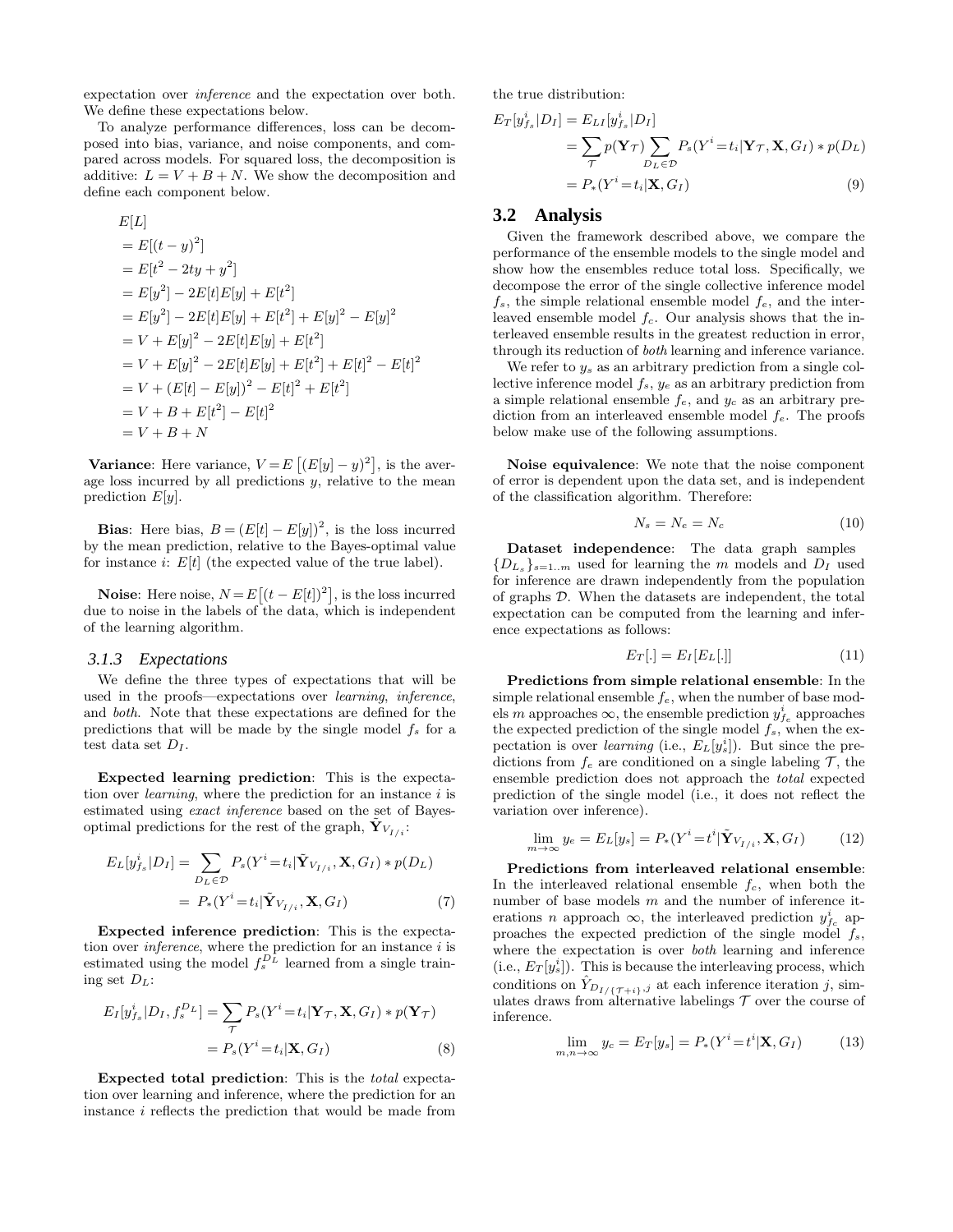## *3.2.1 Variance reduction*

When squared loss is decomposed, the variance component is  $V_T = E_T [(E_T[y] - y)^2]$ . Here we consider the expected total error, over both learning and inference. We now show that a simple relational ensemble reduces the variance of a single model, and an interleaved ensemble reduces the variance of a simple relational ensemble.

**Theorem 1:** Let  $f_s$  be a single collective inference model with variance  $V_s$ ,  $f_e$  be a simple relational ensemble with variance  $V_e$ , and  $f_c$  be an interleaved ensemble model with variance  $V_c$ . Then  $V_s \geq V_e \geq V_c$ .

1.1 
$$
V_s - V_e \ge 0
$$
  
1.2  $V_e - V_c \ge 0$ 

Proof of Theorem 1.1

$$
V_s - V_e
$$
  
\n
$$
= Er \left[ (Er[y_s] - y_s)^2 \right] - Er \left[ (Er[y_e] - y_e)^2 \right]
$$
  
\n
$$
= Er \left[ Er[y_s]^2 - 2y_s Er[y_s] + y_s^2 \right] - Er \left[ Er[y_e]^2 - 2y_e Er[y_e] + y_e^2 \right]
$$
  
\n
$$
= Er[y_s]^2 - 2Er[y_s]^2 + Er[y_s^2] - Er[y_e]^2 + 2Er[y_e]^2 - Er[y_e^2]
$$
  
\n
$$
= -Er[y_s]^2 + Er[y_s^2] + Er[y_e]^2 - Er[y_e^2]
$$
  
\n
$$
= -Er[y_s]^2 + Er[y_s^2] + Er [E_L[y_s]]^2 - Er [E_L[y_s]^2]
$$
 (by 12)  
\n
$$
= -E_I[E_L[y_s]]^2 + Er[y_s^2] + Er[E_L[y_s]]^2 - Er [E_L[y_s]^2]
$$
 (by 11)  
\n
$$
= Er[y_s^2] - Er [E_L[y_s]^2]
$$
  
\n
$$
= Er [E_L[y_s^2] - E_L[y_s]^2]
$$
  
\n
$$
= E_I[E_L[y_s^2] - E_L[y_s]^2]
$$
  
\n
$$
= G_L[y_s^2] - E_L[y_s]^2
$$
  
\n
$$
= G_L[y_s^2] - E_L[y_s]^2
$$
  
\n
$$
= G_L[y_s^2] - E_L[y_s]^2
$$
  
\n
$$
= G_L[y_s^2] - E_L[y_s]^2
$$
  
\n
$$
= G_L[y_s^2] - E_L[y_s]^2
$$

Proof of Theorem 1.2  $V_e-V_c$  $=E_T [(E_T[y_e]-y_e)^2]-E_T [(E_T[y_c]-y_c)^2]$  $=E_T\big[E_T[y_e]^2-2y_eE_T[y_e]+y_e^2\big]-E_T\big[E_T[y_c]^2-2y_cE_T[y_c]+y_c^2\big]$  $= E_T [y_e]^2 - 2E_T [y_e]^2 + E_T [y_e^2] - E_T [y_c]^2 + 2E_T [y_c]^2 - E_T [y_c^2]$  $=-E_T[y_e]^2+E_T[y_e^2]+E_T[y_c]^2-E_T[y_c^2]$  $=-E_T [E_L[y_s]]^2 + E_T [E_L[y_s]^2] + E_T [y_c]^2 - E_T[y_c^2]$  (by 12)  $=-E_T\left[E_L[y_s]\right]^2 + E_T\left[E_L[y_s]^2\right] + E_T\left[E_T[y_s]\right]^2$  $-E_T \left[E_T[y_s]^2\right]$ (by 13)  $=-E_T [E_L[y_s]]^2 + E_T [E_L[y_s]^2] + E_T[y_s]^2 - E_T[y_s]^2$  $=-E_I [E_L[y_s]]^2 + E_I [E_L[y_s]^2]$ (by 11)  $= E_I [E_L[y_s]^2] - E_I [E_L[y_s]]^2$ 

 $\geq 0$  (by Jensen's Inequality)

Single collective models  $f_s$  have two sources of variance in their predictions—variance due to learning the models from different training graphs, and variance due to applying the model for inference given different labeled subsets of the test graph. Simple relational ensembles  $f_e$  average models predictions from different learned models and reduce the variance due to learning. Thus,  $V_s \geq V_e$ .

Similar to simple relational ensembles, interleaved ensembles  $f_c$  reduce the variance due to learning. Moreover, interleaving predictions across the base models during each collective inference iteration simulates draws from alternative labeled subsets of the inference graph, and prevents any of the base models from converging to extreme state. This allows an additional reduction of the inference variance. Thus,  $V_c \geq V_e$ .

## *3.2.2 Bias reduction*

When squared loss is decomposed, the bias component is  $B_T = (E_T[t] - E_T[y])^2$ . Again we consider the expected total error, over both learning and inference. We now show that the two relational ensembles have the same bias as the single model. Since bias depends on how well the models can approximate the true model, it is not corrected by the relational or interleaved ensemble.

**Theorem 2:** Let  $f_s$  be a single collective inference model with bias  $B_s$ ,  $f_e$  be a simple relational ensemble with bias  $B_e$ , and  $f_c$  be an interleaved ensemble model with bias  $B_c$ . Then  $B_s = B_e = B_c$ 

2.1 
$$
B_s - B_e = 0
$$
  
2.2  $B_e - B_c = 0$ 

Proof of Theorem 2.1

$$
B_s - B_e
$$
  
=  $(E_T[t] - E_T[y_s])^2 - (E_T[t] - E_T[y_e])^2$   
=  $(E_T[t] - E_T[y_s])^2 - (E_T[t] - E_T[E_L[y_s]])^2$  (by 12)  
=  $(E_T[t] - E_T[y_s])^2 - (E_T[t] - E_T[y_s])^2$ 

Proof of Theorem 2.2

 $\Box$ 

□

$$
B_e - B_c
$$
  
=  $(E_T[t] - E_T[y_s])^2 - (E_T[t] - E_T[y_c])^2$   
=  $(E_T[t] - E_T[E_L[y_s]])^2 - (E_T[t] - E_T[E_T[y_s]])^2$  (by 12, 13)  
=  $(E_T[t] - E_T[y_s])^2 - (E_T[t] - E_T[y_s])^2$   
= 0

 $\Box$ 

□

# *3.2.3 Loss reduction*

Now, given the reduction in variance and equivalent bias, we can analyze the reduction in error that the ensembles offer. Recall that we define total loss as the expected error over learning and inference  $L = E_T[(t^i - y_f^i)^2]$  and this decomposes additively into variance, bias and noise components:  $L = V + B + N$ . We now show that a simple relational ensemble reduces the loss of a single model, and an interleaved ensemble reduces the loss of a simple relational ensemble.

**Corollary 1:** Let  $f_s$  be a single collective inference model with loss  $L_s$ ,  $f_e$  be a simple relational ensemble with loss  $L_e$ , and  $f_c$  be an interleaved ensemble model with loss  $L_c$ . Then  $L_s \geq L_e \geq L_c$ 

1.1 
$$
L_s - L_e \ge 0
$$
  
1.2  $L_e - L_c \ge 0$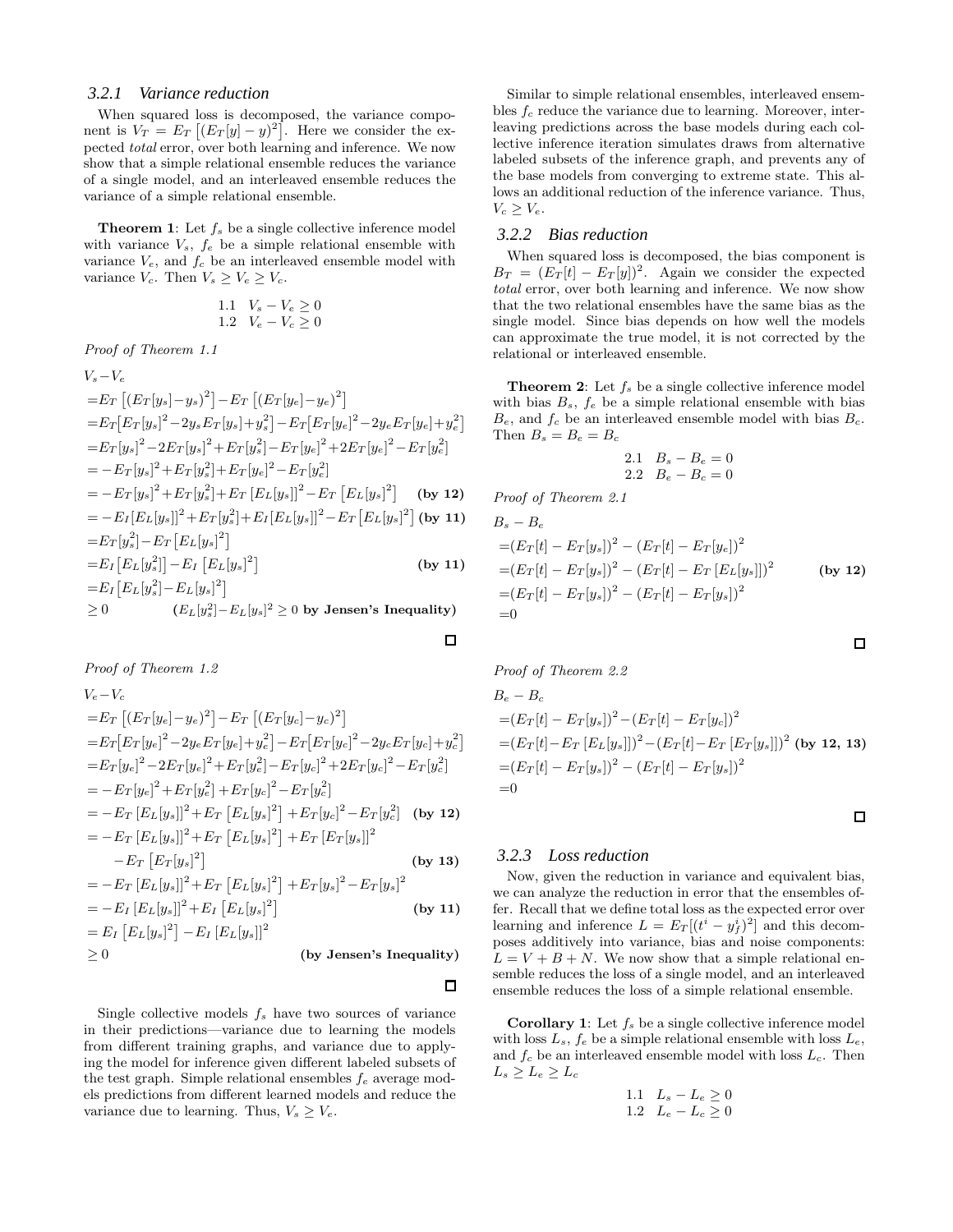Proof of Corollary 1.1  
\n
$$
L_s - L_e
$$
\n
$$
= (V_s + B_s + N_s) - (V_e + B_e + N_e)
$$
\n
$$
= (V_s + B_s + N_s) - (V_e + B_s + N_s)
$$
\n(by 10, Thm 2)\n
$$
= V_s - V_e
$$
\n
$$
\geq 0
$$
\n(by Thm 1.1)

 $\Box$ 

 $\Box$ 

Proof of Corollary 1.2

 $L_e - L_c$  $=(V_e + B_e + N_e) - (V_c + B_c + N_c)$  $=(V_e + B_s + N_s) - (V_c + B_s + N_s)$  (by 10, Thm 2)  $=V_e - V_c$  $>0$  (by Thm 1.2)

Following the results of Theorems 1 and 2, and according to the definition of noise, it is straightforward to make the above conclusion about reduction in error. A simple relational ensemble model will reduce the error of a single collective inference model by reducing the learning variance, and an interleaved ensemble will reduce the error even further by reducing both learning variance and inference variance.

#### *3.2.4 Ensemble learning*

The analysis presented above applies regardless of what approach is used for learning the base models in  $f_e$  or  $f_c$ . In particular, it shows that the final prediction aggregation reduces learning variance while interleaved model aggregation during inference additionally reduces inference variance. While previous relational ensembles learn the models in F from pseudosamples formed from different link graphs or random subsets of features, we focus here on resampling to generate multiple pseudosamples from the single input training graph. The benefit of using resampling is that it is applicable to all kind of graphs regardless of the amount of information available (e.g., number of features or number of link types).

The error analysis applies to ensembles constructed from either relational subgraph resampling (RSR) or the traditionally used IID resampling, where instances are sampled independently with replacement. When the number of pseduosamples m approaches  $\infty$ , the bootstrap samples approximate the true population distribution  $\mathcal D$  and the models in F approximate  $P_{\ast}$ . This indicates that for the ensemble model  $f_e$ , assumption 12 holds regardless of the learning approach. In other words, the ensemble prediction  $y_{f_e}^i$  approaches the expected prediction of the single model  $f_s$  over *learning* (i.e.,  $E_L[y_s^i]$ ) for both resampling methods:

$$
\lim_{m \to \infty} y_e^{RSR} = \lim_{m \to \infty} y_e^{IID} = E_L[y_s]
$$
 (14)

However,  $y_e^{RSR}$  converges faster than  $y_e^{IID}$ —because RSR pseudosamples more accurately reflect the correlations in relational data. Thus, given a finite ensemble size m, predictions made by models learned from RSR pseudosamples will capture and reduce more learning variance (because RSR more accurately captures the increased variance in network data). The same argument applies to  $f_c$ . Thus assumption

13 holds regardless of the resampling approach, but in finite ensemble sizes, RSR pseudosamples will capture and reduce more variance.

Our analysis illustrates the errors due to different phases of an ensemble algorithm. This understanding points to an additional way of reducing error due to variance in learning. In particular, the better the set of training samples can approximate the true population variance, the more reduction in learning variance the final model aggregation can achieve. We note that using relational subgraph resampling (RSR) can more accurately capture the increased variance in relational data, specifically using a small number of bootstrap samples. Following this observation, we propose to use RSR to enable the final predictions aggregation to reduce more learning variance. We combine the use of RSR with the interleaved inference aggregation (CEC) to additionally reduce inference variance. We outline the algorithmic details in the next section.

## **4. RELATIONAL ENSEMBLE FRAMEWORK**

We propose an ensemble model that uses relational subgraph resampling (RSR) for generating the bootstrap pseudosamples to learn the ensembles from, and collective ensemble classification (CEC) for inference. RSR was originally proposed for accurate estimation of variance for network data [6]. We utilize RSR to accurately capture the learning variance during ensemble construction. This enables our ensemble method to reduce more variance in learning than traditional independent resampling approaches. In addition, using CEC in our method facilitates the reduction of inference error. In contrast, the majority of existing ensembles focus on reducing learning error alone. Using these two approaches allows a combined reduction of learning and inference variance, and extends the utility of CEC to single network settings. Note that, CEC was developed for domains with multiple types of relations (e.g., a network with email, phone, and SMS links)—and the method requires multiple link types to learn a model from each typed subnetwork. However, using RSR for learning enables a generalization of the method to domains that do not necessarily have multiple link graphs. The psuedosamples we use for learning are networks sampled with replacement from a single training graph (regardless of the link types in the graph).

Given a training dataset, our algorithm uses RSR to generate m bootstrap pseudosamples to learn an ensemble of m models. The models are applied for collective inference on a single test set using CEC, which iteratively interleaves the inferences across the  $m$  models. After inference is done, the predictions output by each base model are aggregated for each node independently as in traditional ensembles.

## **4.1 Ensemble learning**

Our ensemble learning approach using bootstrap sampling is outlined in Algorithm 1, showing how an ensemble of size m models is constructed. A pseudosample  $G_{ps} = (V_{ps}, E_{ps})$ is generated by resampling from  $G_{tr}$  (line 3) and a model  $F$ is learned from  $G_{ps}$  (line 4).  $F$  is a joint probability distribution over the labels of  $V_{ps}$ , conditioned on the observed attributes and graph structure in  $G_{ps}$ . The ensemble set of  $m$  learned models is returned (line 6). Note that the two main components needed for an implementation of the algorithm are: a resampling algorithm (step 3) and a relational learning algorithm (step 4). We describe each below.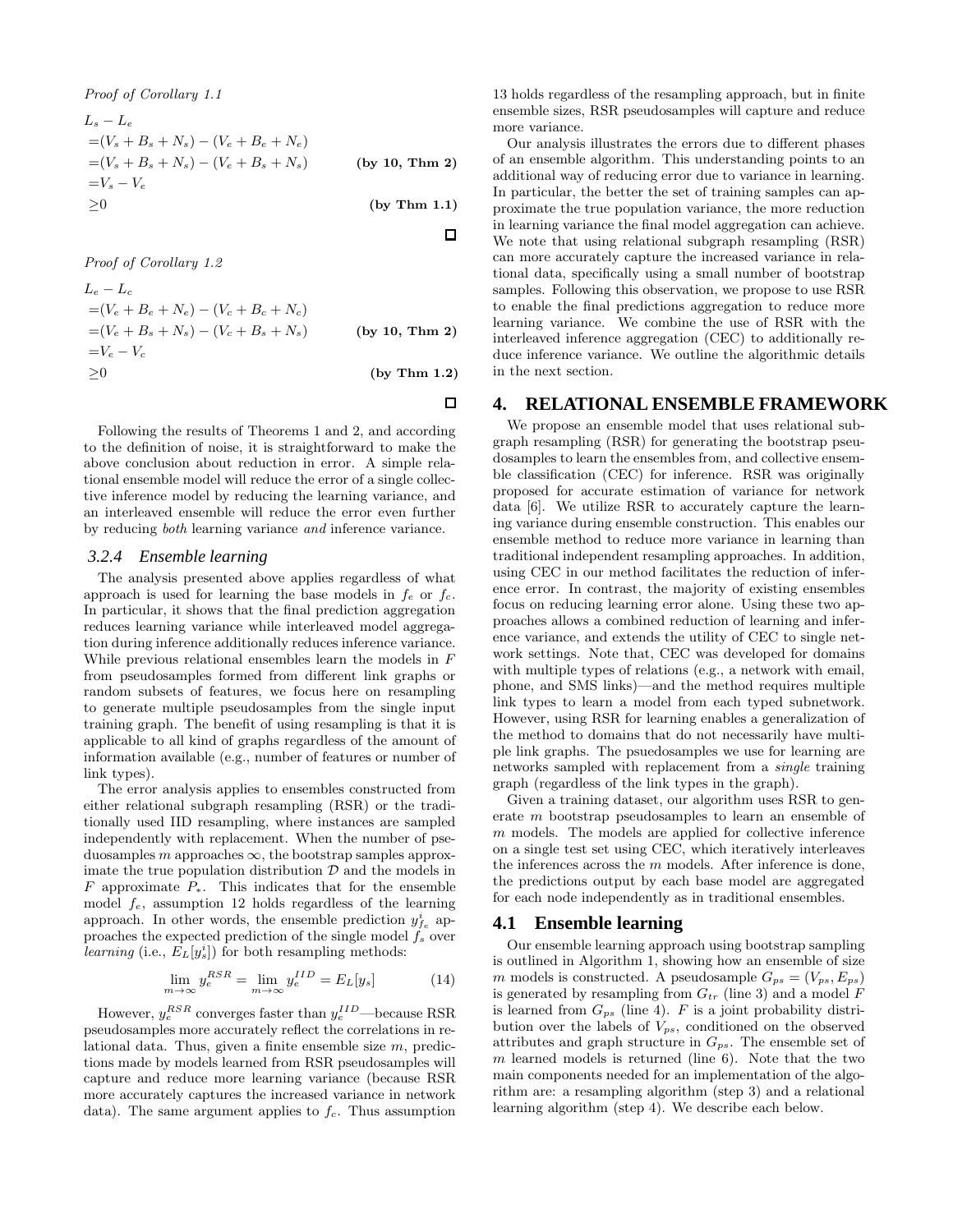#### Algorithm 1 Ensemble Learning:  $EL(G_{tr} = (V_{tr}, E_{tr}), m)$

1:  $Ensemble \leftarrow \emptyset$ 2: for  $j := 1$  to m do 3:  $G_{ps_j} = Resample(G_{tr})$ <br>4:  $F_i = LearnModel(G_{ns})$ 4:  $F_j = LearnModel(G_{ps_j})$ 5: Ensemble = Ensemble ∪  $\{F_i\}$ 6: return Ensemble

## *Resampling.*

RSR is an approach for resampling relational data to accurately capture the increased variance due to linkage and autocorrelation. RSR samples subgraphs with replacement instead of the typical independent sampling technique that samples *instances* (i.e., nodes) with replacement. When instances are resampled independently at random the resulting pseudosamples underestimate the amount of variance if the data exhibits network autocorrelation.

The RSR procedure is outlined in Algorithm 2. Given a sample relational data graph  $G = (V, E)$ , it returns a pseudosample data graph  $G_{PS} = (V_{PS}, E_{PS})$ . A set of  $N_S =$  $\lceil \frac{|V|}{b} \rceil$  subgraphs of size b are sampled from G. Each of  $N_S$ subgraphs is sampled using a breadth-first search from a randomly selected seed nodes. As a node  $v<sub>s</sub>$  is added to the sampled subgraph node set  $V_s$ ,  $v'_s s$  neighbors are added to a list  $Q$ , from which the next node  $v<sub>s</sub>$  is taken. This continues until the subgraph size  $b$  is reached.

| <b>Algorithm 2</b> Relational Subgraph Resampling (RSR)                                          |
|--------------------------------------------------------------------------------------------------|
| $RSR(G = (V, E), b)$                                                                             |
| 1: $V_{PS} \leftarrow \emptyset$ ; $E_{PS} \leftarrow \emptyset$                                 |
| 2: for $s := 1$ to $\lceil \frac{ V }{h} \rceil$ do                                              |
| $V_S \leftarrow \emptyset; E_S \leftarrow \emptyset; Q \leftarrow \emptyset$<br>3:               |
| 4: $v_s$ = randomly select node from V                                                           |
| 5: $V_s \leftarrow V_s \cup v_s$                                                                 |
| 6:<br>push neighbors of $v_s$ onto Q                                                             |
| while $( V_S  < b) \wedge ( Q  > 0)$ do<br>7:                                                    |
| $v_s =$ pop Q<br>8:                                                                              |
| 9:<br>$V_s \leftarrow V_s \cup v_s$                                                              |
| 10:<br>push neighbors of $v_s$ onto Q                                                            |
| $E_S = \{e_{ij} \in E \text{ s.t. } v_i, v_j \in V_S\}; \quad V_{PS} \leftarrow V_{PS} +$<br>11: |
| $V_s$ : $E_{PS} \leftarrow E_{PS} + E_S$                                                         |
| 12: return $G_{PS} = (V_{PS}, E_{PS})$                                                           |
|                                                                                                  |

Note that the sampling is with replacement from the graph, so a node may appear in multiple subgraphs, one subgraph, or none. The pseudosample node set  $(V_{PS})$  consists of all the nodes selected in the subgraphs (suitably relabeled so multiple copies of the same original node are distinguishable for the learning algorithm). The pseudosample edge set  $(E_{PS})$ consists of all the edges within the selected subgraphs.

The key idea behind sampling subgraphs is that when autocorrelation is high (i.e., neighbors are correlated), the effective sample size is going to be closer to the number of "groups" of correlated instances than the number of nodes in the network. To account for this, RSR attempts to sample these "groups" instead of single instances, thus it more accurately approximates the effective sample size of the data. Moreover, sampling subgraphs preserves the local relational dependencies among instances in the subgraph so the relational model is better able to utilize the interrelated attribute dependencies to improve classification. In the traditional independent sampling technique, a node in the pseudosample will not necessarily have its neighbors from the original sample, and therefore the model will be less capable of exploiting the link structure. We compare to a method that uses independent sampling as a baseline. It is described in more detail the experimental section.

#### *Relational learning.*

We learn relational dependency network (RDN) [16] models as the component collective classification models. Since RDNs are selective models based on decision trees, they exhibit the instability that typically works well in bagged ensembles. RDNs use pseudolikelihood estimation to efficiently learn a full joint probability distribution over the labels of the data graph, and are typically applied with Gibbs sampling for collective inference. Note that the full joint distribution over the test data need not be estimated for accurate inference and it is sufficient to accurately estimate the per instance conditional likelihoods, which is easy to do with Gibbs sampling (i.e., has been shown to converge within 500-2000 Gibbs iterations [16]).

## **4.2 Ensemble inference**

For inference, we use collective ensemble classification (CEC). However, instead of learning the ensemble from multiple link graphs as previously proposed [5], we learn the ensemble from bootstrap pseudosamples constructed using RSR as described above. This has an additional advantage of being applicable in single-graph network settings. The CEC procedure is included in Algorithm 3 for completeness. CEC uses across-models collective classification for inference, which propagates predictions across the component models during collective inference.

Given a test network  $G$  with partially labeled nodes  $V$ . and m base models  $F_1, F_2, \ldots, F_k$  learned as described in section 4.1, the models are applied simultaneously to collectively predict the values of unknown labels (lines 5-11). First, the labels are randomly initialized (lines 1-4). Next, at each collective inference iteration, the model  $F_i$  is used to infer a label for each node v conditioned on the current labels of the neighbors of  $v$  (line 8). This corresponds to a typical collective inference iteration. Then instead of using the prediction from  $F_i$  directly for the next round, it is averaged with the inferences for  $v$  made by each other model  $F_j$  s.t.  $j \neq i$  (line 9). This interleaves inferences across the component models and pushes the variance reduction gains into the collective inference process itself. At the end, the predictions are calculated for each model based on the stored prediction values from each collective inference iteration (lines 12-13). Finally, model outputs are averaged to produce the final predictions (lines 15-16).

Note that the manner in which CEC uses inferences from other models (for the same node) provides more information to the inference process that is not available if the collective inference processes are run independently on each base model. Since each collective inference process can experience error due to variance from approximate inference, the ensemble averaging during inference can reduce these errors before they propagate throughout the network. This results in significant reduction of inference variance, which is achieved solely by CEC.

CEC assumes a collective classification model as the base component of the ensemble, we use RDNs, but any collec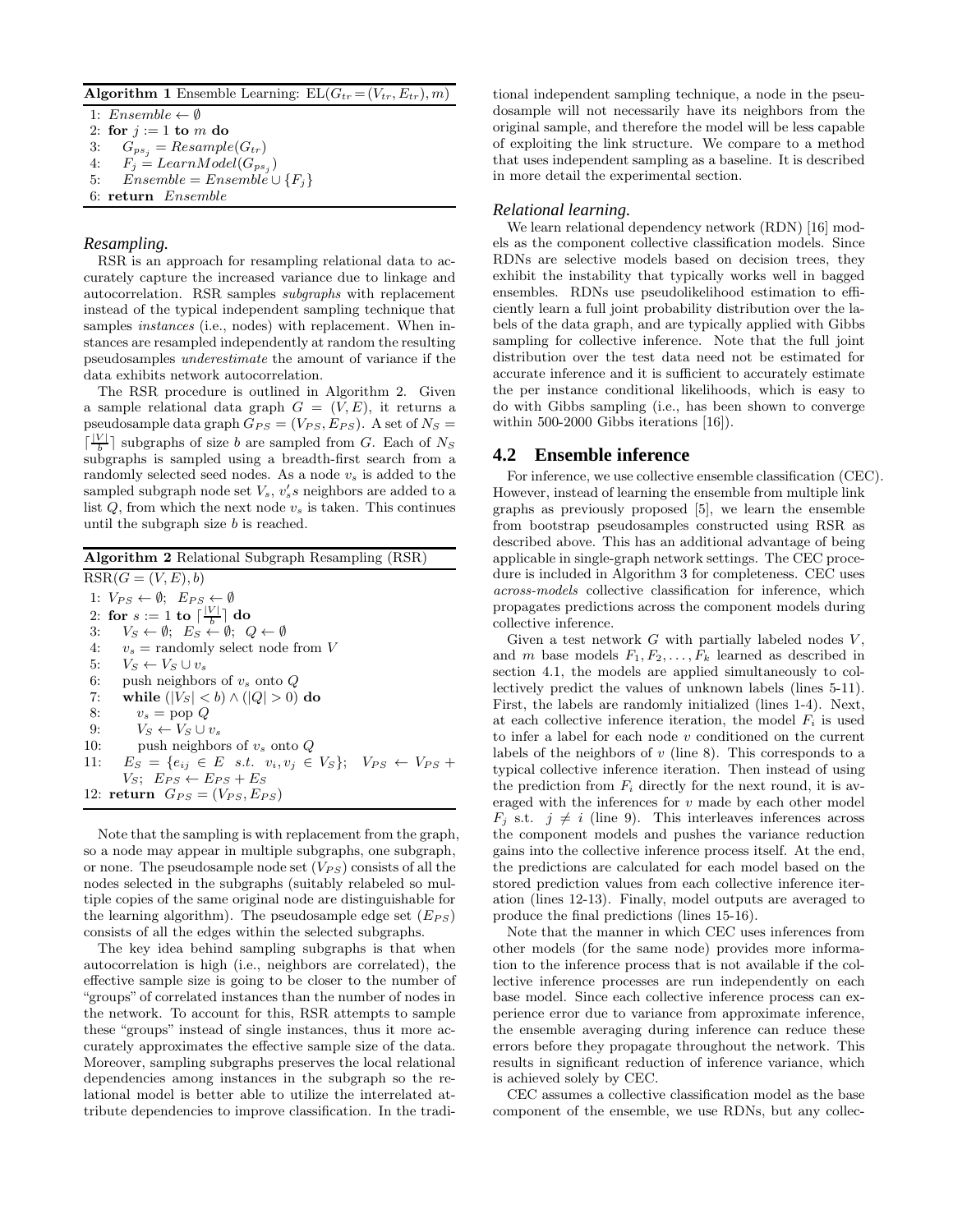Algorithm 3 Collective Ensemble Classification (CEC)  $\overline{\text{CEC}(F_1, F_2, \ldots, F_m, G=(V, E), X, \tilde{Y}, F_m=P(Y_i|G, X, Y))}$ 

1: for all  $i$  in 1 to  $m$  do 2:  $\hat{Y}^i = \tilde{Y}; \mathbf{Y}_{\mathbf{T}}^i = \emptyset$ 3: for all  $v_j \in V$  s.t.  $y_j \notin \tilde{Y}$  do 4: Randomly initialize  $\hat{y}_j^i$ ;  $\hat{Y}^i = \hat{Y}^i \cup \hat{y}_j^i$ 5: repeat 6: for all  $i = 1$  to m do 7: for all  $v_j \in V$  s.t.  $y_j \notin \tilde{Y}$  do 8:  $\hat{y}_j^{i_{new}} = F^i : P^i(Y_j | \mathbf{X}_{i,j}, \mathbf{X}_{i,R}, \hat{\mathbf{Y}}_R^i)$  where  $\mathbf{R} =$  ${v_k : e_{jk} \in E_i}$ 9:  $\hat{y}_{j}^{i_{agg}} = \frac{1}{m}$ 9:  $\hat{y}_j^{i_{agg}} = \frac{1}{m} \sum_{j=1}^m \hat{y}_j^{i_{new}}$ <br>
10:  $\hat{Y}^i = \hat{Y}^i - {\{\hat{y}_j^i\}} + {\{\hat{y}_j^{i_{agg}}\}}; \mathbf{Y_T^i} = \mathbf{Y_T^i} \cup \hat{y}_j^{i_{agg}}$ 11: until terminating condition 12: for all  $i = 1$  to  $m$  do 13: Compute  $\mathbf{P}^{\mathbf{i}} = \{P_j^i : y_j \notin \tilde{Y}\}\$ using  $\mathbf{Y}_\mathbf{T}^{\mathbf{i}}$ 14:  $P = \emptyset$ 15: for all  $v_j \in V$  do 16:  $p_j = \frac{1}{n}$  $\frac{1}{m}\sum_{i=1}^{m} p_j^i ; P = P \cup \{p_j\}$ 17: return  $P$ 

tive classification model can be used instead. However, our analysis shows that the approach will work particularly well for models that exhibit learning and/or inference variance.

## **4.3 Experimental evaluation**

We refer to our proposed ensemble as RSR-CEC. We evaluate the ensemble method on both synthetic and real world datasets, and the results show that combining RSR with CEC significantly outperforms using either approach alone.

#### *4.3.1 Baseline approaches*

We use a number of baseline methods to compare the proposed model to alternative approaches while controlling for model representation.

#### *SM.*

A single model baseline is used to evaluate the improvement achieved by each ensemble approach. Here, a collective classification model is learned from the original training sample and applied once on the given test set. Note that all the ensembles we discuss below, including the proposed model, generate the bootstrap pseudosamples from this original training sample, and use the same collective classification algorithm as the base component model.

## *IID-RE.*

This model uses IID resampling for generating the training pseudosamples and learns a relational model for each base classifier. IID resampling works by sampling instances independently at random from the network, with replacement. A link in the original sample will only appear in the pseudosample if both nodes it connects were selected. A simple relational ensemble (RE) approach is then used for inference, where each base model is applied independently for collective inference to produce a set of probability estimates for nodes predictions. Then for each node, the base models' predictions are averaged to get the node's final prediction. We compare to this approach to evaluate the combined improvement achieved by using RSR for resampling and CEC for inference over a method that does not use either approach. The goal is to show the total variance reduction offered by RSR and CEC.

## *RSR-RE.*

This baseline uses RSR for constructing the ensemble and RE for inference. Comparing the performance of our proposed model to this approach allows us to evaluate the improvement achieved by CEC for inference, while controlling for the resampling method (RSR) used by our proposed approach.

## *IID-CEC.*

This baseline uses IID resampling for ensemble construction, and CEC for inference. Comparing the performance of our proposed model to this approach allows us to evaluate the improvement achieved by RSR for sampling, while controlling for the inference method (CEC) used by our proposed approach.

## *4.3.2 Datasets*

We evaluate the methods on synthetic and real world network data. Synthetic datasets are generated with a latent group model [15]. They are homogeneous (i.e., with a single object type) data graphs with autocorrelation due to an underlying (hidden) group structure. Each object has a boolean class label  $C$  (that is determined by the type of group to which it belongs), and three attributes. The class label  $C$  has an autocorrelation level of 0.75. We independently constructed five training and test pairs of such datasets, each consisting of 500 objects.

The Facebook dataset used in this work is a sample of Purdue University Facebook network. We construct a friendship graph from the links between friends. Each user has a boolean class label which indicates whether their political view is 'Conservative'. In addition, we considered nine node features which record user profile information. We use 4 sampled networks of users (based on membership in various Purdue subnetworks): [Purdue Alum'07, Purdue'08, Purdue'09, Purdue'10] with node sizes of: [921, 827, 1268, 1384] respectively. Then we construct 4 different training and test pairs by testing on one subnetwork and training on two subnetworks from the previous and preceding class networks. For example we learn the model from Purdue Alum'07 and Purdue'09, and apply the model on Purdue'08.

#### *4.3.3 Methodology*

The RSR algorithm uses a subgraph size  $b = 50$  and  $b = 10$  for the synthetic and Facebook experiment, respectively. The methods described are learned and evaluated using RDNs as the base collective classification model, using 450 − 500 Gibbs iterations for collective inference. We use the following setting to compare the various approaches.

For each experiment, the proportion of the test set that is labeled before inference is specified, and for each trial a random set of nodes is chosen to label. The random labeling process is repeated 10 times. The area under the ROC (AUC) is measured to assess the prediction accuracy of each model. The 10 trials are repeated for 4 training and test pairs, and the averages of the  $10 \times 4 = 40$  AUC measurements from each approach are reported. Note that, all methods are run on the same random labeling of the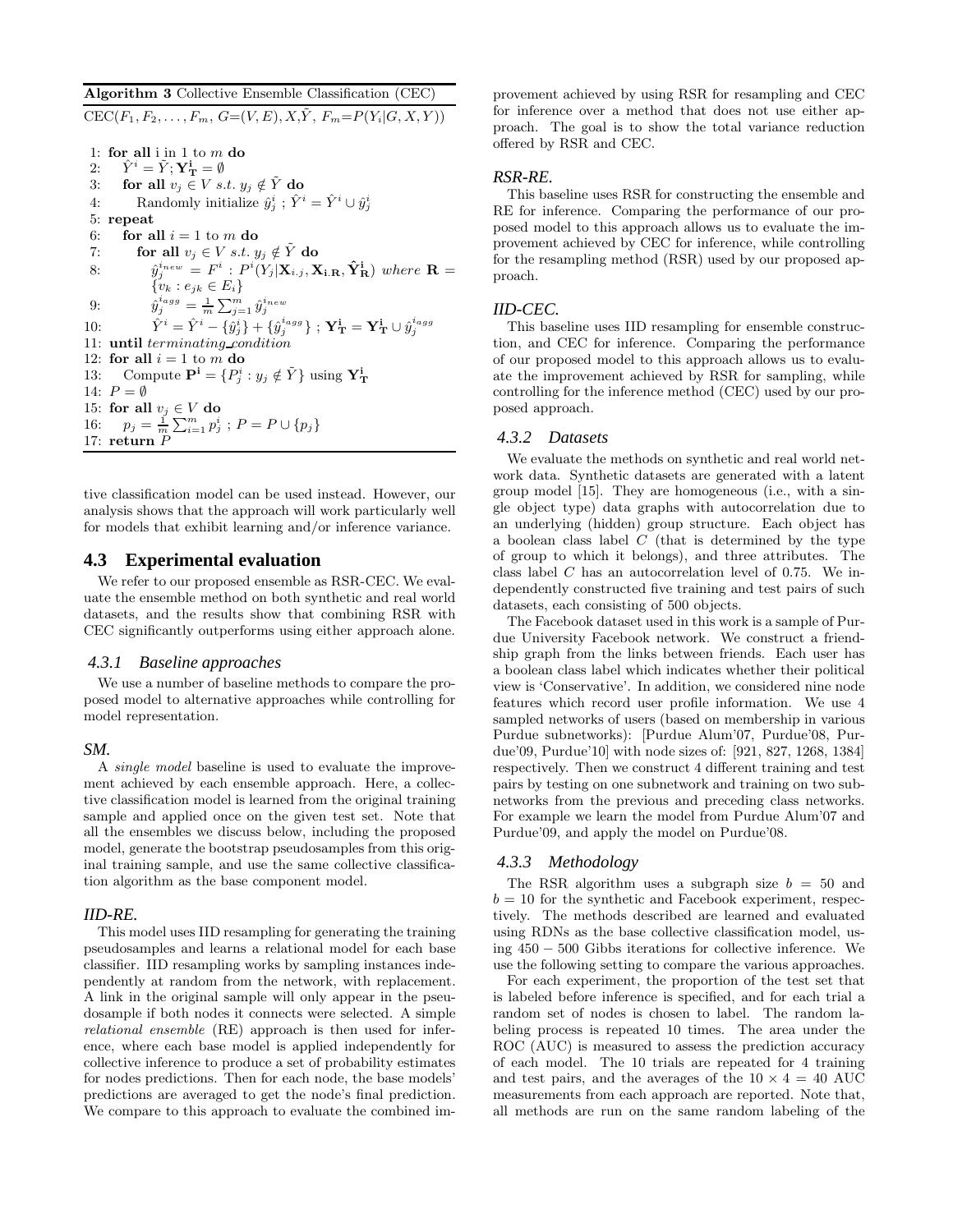

Figure 2: Synthetic experiments show significant accuracy improvement of RSR-CEC at various proportions of available true labels in the test graph.

test set. From each training test set and for each sampling approach, we construct 5 bootstrap pseudosamples and learn the ensemble models (i.e.,  $m = 5$ ). This is repeated for 4 different labeling proportions  $(l)$  in each experiment.  $l = \{10\%, 30\%, 50\%, 70\%\}\$  denotes the x-axis in the figures, while the y-axis plots the AUC values.

## *4.3.4 Results*

Figures 2 and 3 show the results of the synthetic and Facebook experiments, respectively. The main finding is that our proposed RSR-CEC approach has significantly higher classification accuracy than all the baseline comparison methods at all percent labelings, and across both the synthetic and Facebook experiments. We measured significance using paired t-tests and all significance reported here correspond to  $p < 0.0001$  unless stated otherwise. The superior performance of RSR-CEC can be explained by the combined benefit of learning and inference variance reduction.

In addition, the accuracy of the single model baseline is significantly less than *all* the ensemble models, at all percent labelings for both experiments. Moreover, IID-CEC significantly outperforms IID-RE at all percent labelings for both experiments. This is because CEC reduces inference variance while RE only reduces learning variance. RE applies the models independently for inference which does not reduce inference variance–since prediction aggregation happens after inference, possibly after inference variance has propagated through the graph. Furthermore, RSR-RE significantly outperforms IID-RE at all percent labelings for both experiments, with  $p < 0.01$  and  $p < 0.03$  for the 50% and 70% synthetic experiments. This is because RSR captures more variance in the data than IID resampling. Therefore, RE can reduce more learning variance when used with RSR. Finally, IID-CEC significantly outperforms RSR-RE at {10%, 30%, 50%} for the synthetic experiment. This shows that CEC can reduce both learning and inference variance, even when combined with IID resampling.



Figure 3: Facebook experiments show significant accuracy improvement of RSR-CEC at various proportions of available true labels in the test graph.

We also ran an experiment to test the effect of increasing the number of models on performance of ensembles learned using different resampling approaches, the results shown in Figure 4 show that while controlling for the inference approach, ensembles learned using IID bootstraps perform closer to those learned from RSR bootstraps, as the number of base models increase. This confirms our theoretical finding.

To summarize the empirical findings:

- Ensembles using RSR outperform ensembles using IID resampling, since RSR reduces more learning variance than IID resampling.
- Ensembles using CEC outperform ensembles using RE, since CEC reduces inference variance which is not reduced by RE.
- Combining RSR with CEC results in significant gains in accuracy, since the combination reduces the largest amount of variance (due to learning and inference).
- Ensembles using IID resampling and RSR resampling converge as more base models are used.

# **5. RELATED WORK**

There are two main lines of research related to the analysis we present here. Error analysis for ensemble classifiers and collective classification models, and work on relational methods that reduce bias or variance. For error analysis, earlier work has used conventional bias/variance analysis to evaluate model performance [4, 8, 9, 11]. However, the focus has been on single models and on errors in learning.

For error analysis of ensembles, Breiman [3] has shown theoretically that bagging reduces total classification error by reducing the error due to variance. However, the work is based on the assumption that the data is i.i.d. and therefore the models run exact inference. Consequently, Breiman's work has focused on theoretical analysis for this type of